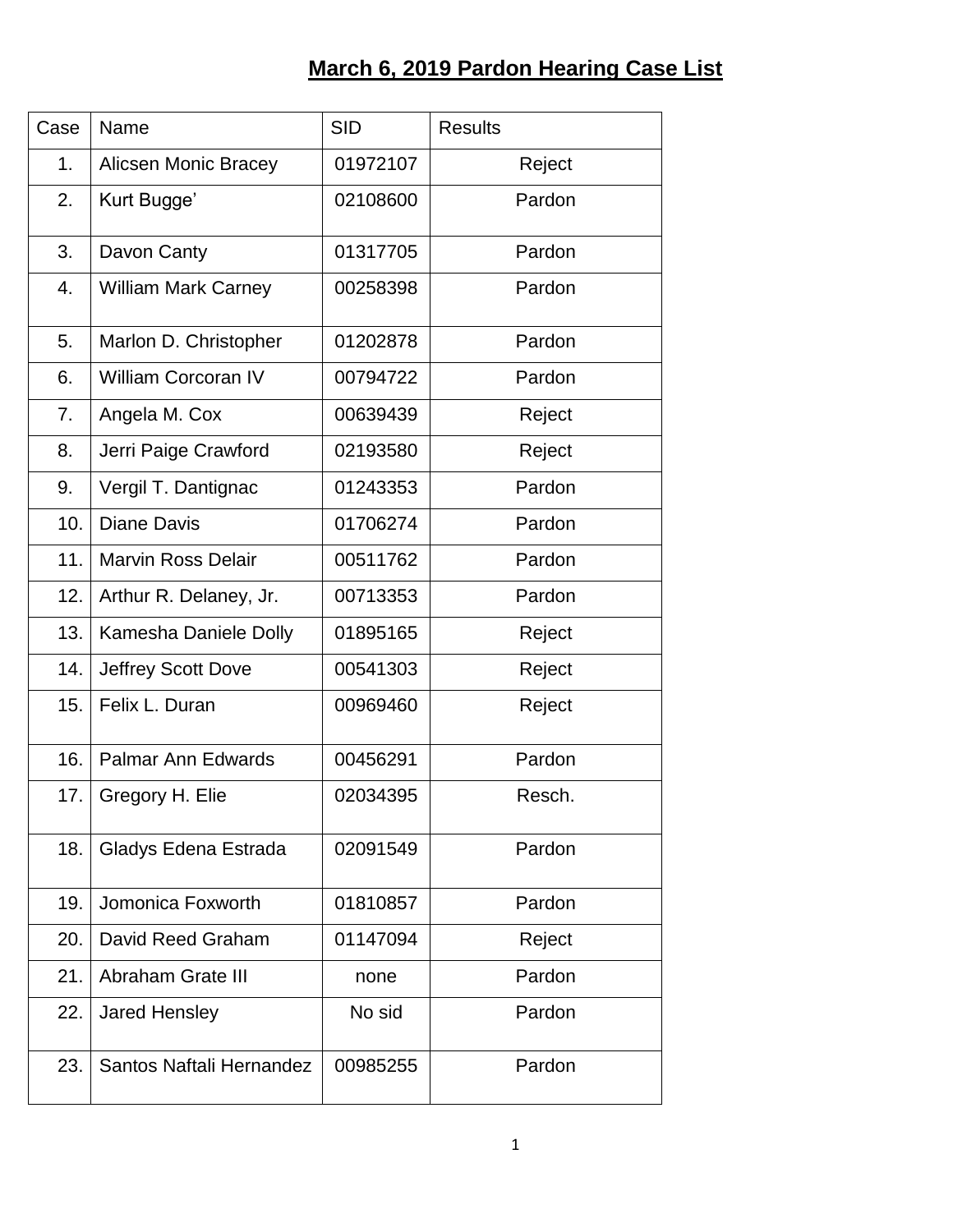## **March 6, 2019 Pardon Hearing Case List**

| 24. | Kelvin K. Hunt                   | 00961116    | Resch. |
|-----|----------------------------------|-------------|--------|
| 25. | Adam Jackson                     | 01544822    | Reject |
| 26. | <b>Lottie Denise James</b>       | 01200665    | Reject |
| 27. | <b>Terry Haselden Jett</b>       | <b>None</b> | Pardon |
| 28. | Justin Johnson                   | 01783457    | Reject |
| 29. | <b>Shanelle Victoria Latimer</b> | 01629633    | Reject |
| 30. | James T. Leach                   | none        | Pardon |
| 31. | Gregory M. Livingston,<br>Sr.    | 00550332    | Reject |
| 32. | Elliott G. London                | 00685907    | Pardon |
| 33. | Anita Lashaun Martin             | 01760178    | Pardon |
| 34. | <b>Sheddrick Antwan McCoy</b>    | 01035722    | Pardon |
| 35. | Ryan O'Neal McCray, Sr.          | 01447062    | Pardon |
| 36. | Kevin C. McGee                   | 02262746    | Pardon |
| 37. | Eddie L. Mims, Jr.               | 00645803    | Pardon |
| 38. | Stephen Scott Mizzell II         | 01198471    | Pardon |
| 39. | Santelle Danthony<br>Moorer      | 01183327    | Pardon |
| 40. | Samantha Lynn Moran              | 01849438    | Pardon |
| 41. | James E. Morris                  | 01145265    | Pardon |
| 42. | Abdullah Hakeem<br>Muhammad      | 00400808    | Pardon |
| 43. | <b>Kimberly Denise Neal</b>      | 01830060    | Reject |
| 44. | Eszama Malichia Nelson           | 01276919    | Reject |
| 45. | Donald B. Nothdurft              | 02300133    | Reject |
| 46. | <b>Charles Michael Parker</b>    | 00302542    | Pardon |